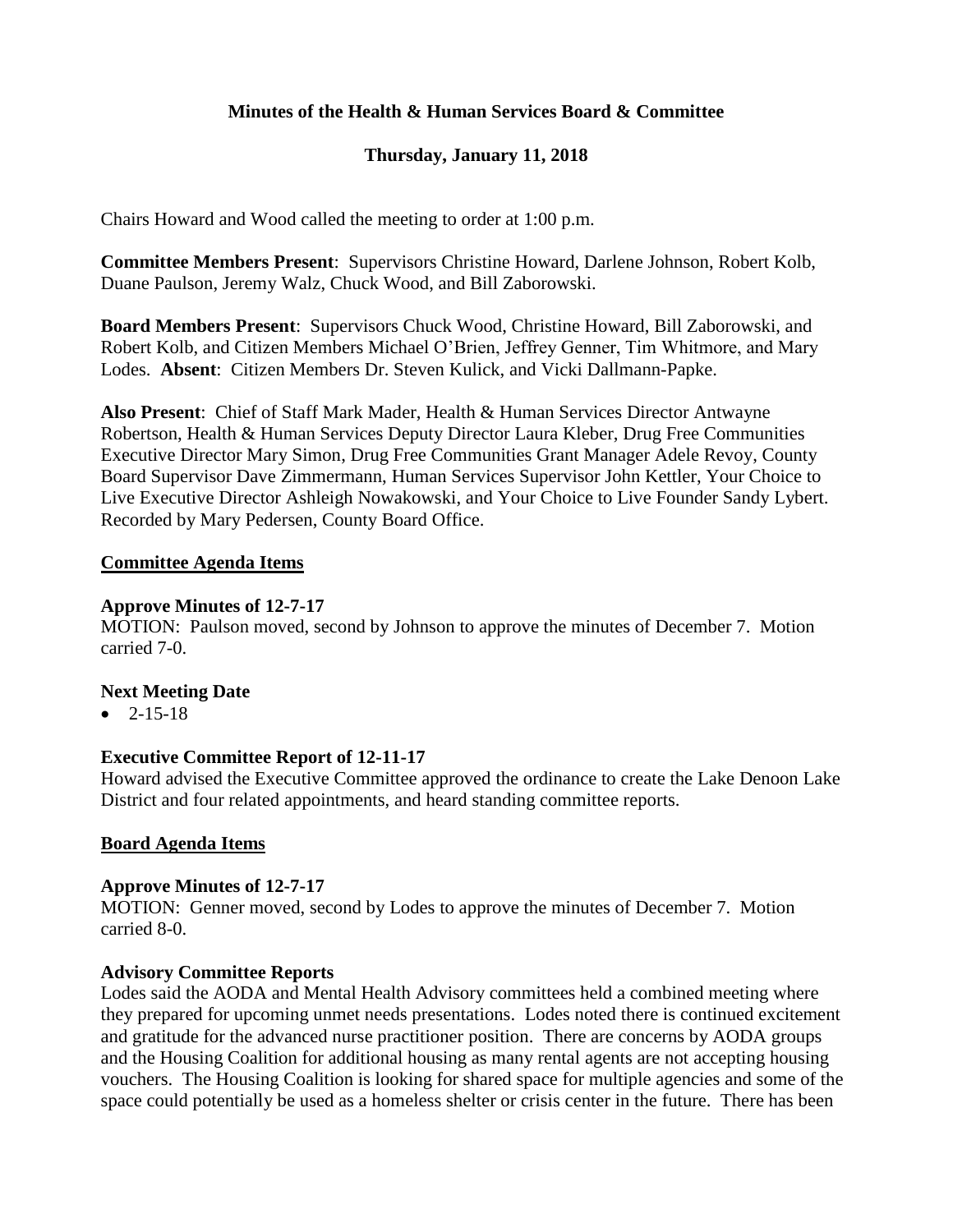1-11-18 HHS Cmte./Board Page **2** of **3**

overwhelming need for the homeless and the overflow shelter has been open for more than four months from 7:00 a.m. to 7:00 p.m.

Howard said the Aging and Disability Resource Center (ADRC) Advisory Committee heard a presentation on emergency preparedness and the lack of for people with disabilities whereby she referred to [https://cpd.wisconsin.gov](https://cpd.wisconsin.gov/) for more information. She noted the ADRC Memory Care Café was on Fox 6 News. Howard said she attended a Waukesha Common Council meeting yesterday where Lutheran Social Services' Aspen House, a 22-bed extensive treatment center, was approved and it will go before the full council soon.

## **Next Meeting Date**

• 2-15-18 (Absent: Whitmore)

### **Items for Discussion and Consideration**

#### **Drug Free Communities**

Smith said Elevate is the backbone agency for alcohol and other drug abuse and mental health services in Washington County. Waukesha's Elevate Program began in 2017 by the Drug Free Coalition. Elevate is the fiscal agent for the five-year federal grant that was awarded to the Drug Free Coalition. The vision for Waukesha County is to create a stronger prevention infrastructure aimed at decreasing alcohol, tobacco and other drug use among youth. Smith said over the last 15 years in Washington County, they have seen a 12% reduction in the number of youths who reported having used alcohol in the past 30 days and a 15% reduction in the number of youths who reported having used tobacco. Their efforts focus on collaboration, data collection/sharing, and targeted programming. Revoy reviewed the "Too Good For Drugs" program for middle school students and the "Peers 4 Peers" program for high school students currently being implemented. Smith said in addition to the federal grant, Elevate has received state funding to expand prevention programming in Waukesha and Washington counties for another five years and efforts will be made to tap additional funding resources. Elevate is an active participant with the Heroin Task Force and the Interagency Program for Intoxicated Drivers (CHIPP). Success will be measured by a reduced number of youth at risk for addiction, increased community support, and reducing the burden on Health & Human Services.

## **Your Choice to Live**

Lybert and Nowakowski (mother and daughter whose son/brother was a heroin addict) reviewed the Your Choice to Live mission statement, available resources for distribution, the board of directors and staff, prevention education and support programs for communities and parent, and collaborations with other organizations. The Stairway to Heroin program involved eight events from 2016-2017 where 2,277 adults and 304 youths attended. The Playgrounds to Pills program targets a younger population, specifically parents of  $4<sup>th</sup>$  through  $9<sup>th</sup>$  graders. There were four events from 2016-2017 where 635 adults and 90 kids attended. The Wake Up Call program identifies where teens may hide drugs, household items that can be used as drug paraphernalia, and ways teens cover up drug and alcohol use. Your Choice youth presentations focuses on the power of choices. Topics covered during these presentations include how futures can be impacted by choices, the importance of choosing the rights friends, how choices affect others, the hardships and devastation caused by drugs and alcohol, and how to reach out for help. The Deadly Decisions program is aimed at those between the ages of 18-24. Detour is a support program for people of all